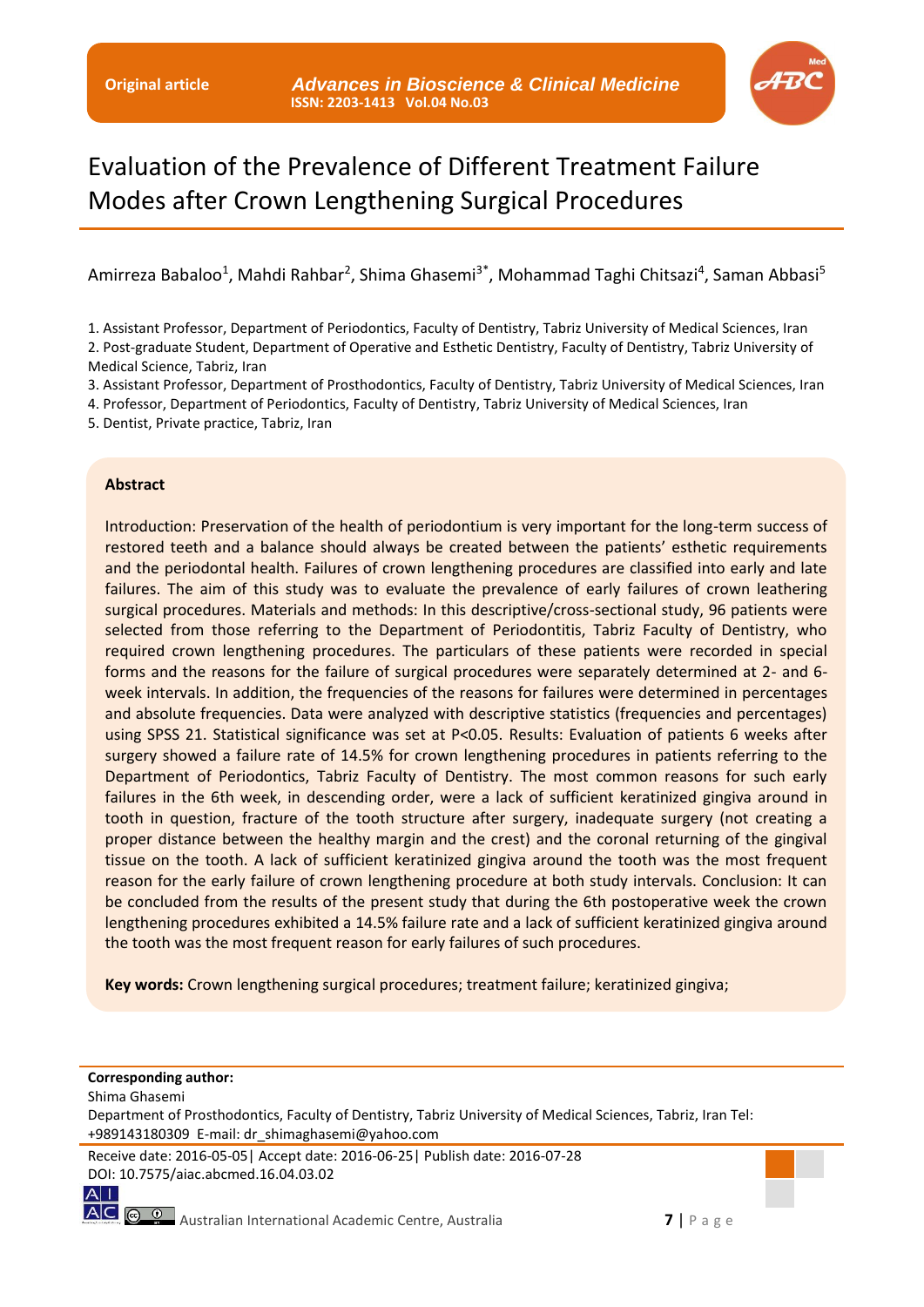

# **Introduction**

Currently, periodontal treatments are considered an important component of procedures to meet the esthetic equipments of patients. In this context, maintaining the periodontal health is an important prerequisite for the long-term success of tooth restorations. Therefore, dentists have to achieve a balance between the patients' esthetic requirements and periodontal health (1‒4).

A clinician faces 3 choices for the placement of restoration margin: supragingival, at the gingival margin level and subgingival. Placing restoration margins supragingivally facilitates impression taking, observation of hygienic instructions and identification of recurrent caries, and it results in the health of soft tissues (5-7). However, under some conditions, including teeth with extensive caries, fractured teeth, dentin hypersensitivity, inadequate length of the clinical crown and esthetic requirements, the restoration margins should be placed apical to the gingival margin. Various studies have shown that restorations with subgingival margins exert unfavorable effects on adjacent hard and soft tissues, especially when the restoration margin impinges on the biologic width. Such restorations are associated with gingival inflammation, loss of connective tissue attachment and bone loss (5-7).

Crown lengthening procedures are carried out to increase the crown retention during preparation of the tooth, facilitate the impression taking procedure and establish sufficient ferrule to adjust the gingival level of restorations for esthetic purposes (8,9). It is important to carry out crown lengthening procedures in a manner to preserve the biologic width. The biologic width is the sum of the physiologic dimensions of junctional epithelium and connective tissue attachments. This width is relatively constant at almost 2 mm (±30%) (10). Based on current hypotheses,

impingement on the biologic width by placing restoration margins in this area can result in gingival inflammation, pocket formation and loss of the alveolar bone (11,12).

A tooth crown lengthening procedure involves removal of soft tissue or both the soft tissue and the alveolar bone. Removal of the soft tissue alone is recommended when sufficient attached gingiva is available and there is more than 3 mm of soft tissue available coronal to the bone crest. In cases in which sufficient attached gingiva is not available and there is less than 3 mm of keratinized soft tissue available, flap surgery is necessary in association with correction of the boney contour (13). With the emergence of successful dental implant treatments, it is necessary to accurately assess the value of crown lengthening procedures and the ease of restorative procedures versus removal of the tooth and its replacement with dental implants (13). In a general classification, failures associated with the above treatment are divided into early (before placing the restoration) and late or delayed (after restorative procedures) failures. Early failures include coronal returning of the gingival tissue on the tooth structure, absence of adequate keratinized gingiva around the tooth, presence of granulation tissue in the coronal areas of tooth structure and not creating an adequate distance between the bone crest and the tooth margin. If the interproximal bone is removed, the odds are high for the restoration of the interdental papilla and creation of an unaesthetic triangular space beneath the interdental contact area (14).

Late failures are mainly due to the impingement of the restoration on the biologic space. Although the mean size of the biologic width is 2 mm, as introduced by Gargiula et al (10), various ranges of biologic width have been reported, which are specific for each patient.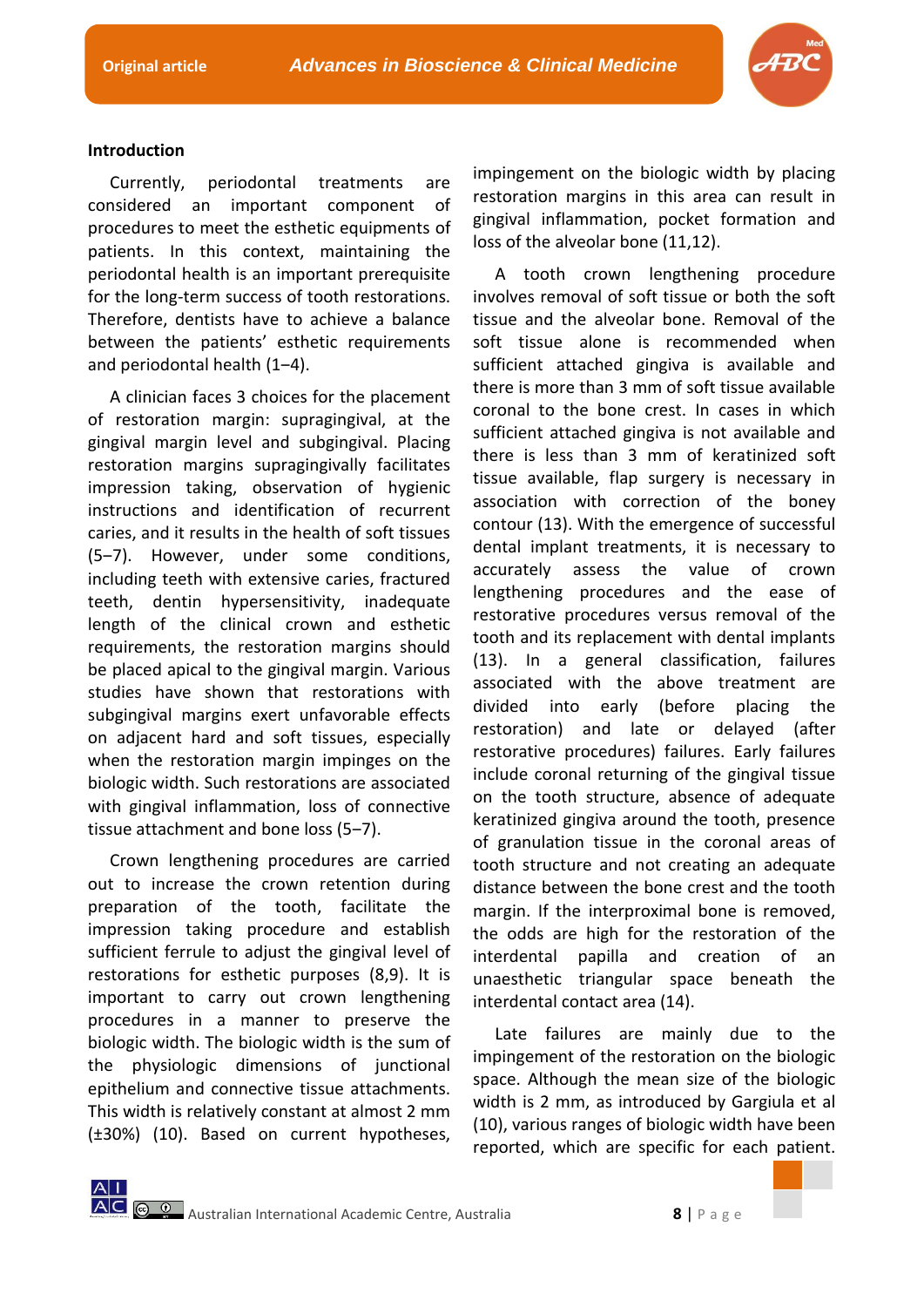

Studies have reported the size of the biologic width from 0.75 in some patients to 4.3 mm in some others (15), indicating that the biologic width should be evaluated separately and specifically in each patient so that it would be possible to determine whether there is a need for a biologic width of 2 mm to achieve harmony between the restoration and the gingival tissue in that patient or not. Ignoring this will result in inflammatory problems and destruction of the periodontal tissue. Considering what was discussed above about the importance of crown lengthening procedure in restorative procedures, this study was undertaken to determine the prevalence of early failures of crown lengthening procedures.

## **Materials and Methods**

In this descriptive/cross-sectional study, 96 patients were selected from those referring to Tabriz Faculty of Dentistry, who needed crown lengthening procedures.

The inclusion criteria consisted of the need for a crown lengthening procedure and informed consent to participate in the study. Exclusion criteria consisted of systemic conditions, contraindications for surgical procedures and a treatment plan for fixed prosthodontic treatments for the subject. The oral hygiene was promoted using general instructions, including the use of toothbrushes and dental floss, and specific instructions to keep the surgical site clean, including use of interdental brush and local antiseptic agents such as chlorhexidine. O'Leary's plaque index was recorded before the surgical procedure and during the follow-up sessions, and patients with a plaque index of >20 were excluded from the study and received oral hygiene instructions once again. Informed consent forms were obtained from the patients after they received sufficient explanations about the study procedures. The surgical procedures were carried out by postgraduate students in

the Department of Periodontics, using similar instruments.

The patients' particulars, possible reasons for the early failure of surgical treatments were recorded in checklists. The reasons for the failure of surgeries were separately recorded during the second and sixth weeks. The patients did not receive any other treatments on the teeth that had undergone surgeries during this period.

Data were analyzed with descriptive statics (frequencies and percentages) using SPSS 21. Statistical significance was defined at P<0.05.

## **Results**

The present study was carried out on 96 patients referring to the Department of Periodontics, Tabriz Faculty of Dentistry, who were candidates for crown lengthening procedures in 2015; 59.3% (57 subjects) and 40.7% (39 subjects) of the patients were female and male, respectively. In general, of all the subjects evaluated, 14 subjects (14.5%) exhibited early failure after surgery and 82 subjects (85.5%) did not exhibit early failures.

Evaluation of the patients two week after surgery showed that 13 patients (11.5%) of 96 patients under study had early failure for the following reasons: 7 cases (54%) due to the absence of adequate keratinized gingiva around the tooth in question, 3 cases (23%) due to the presence of granulation tissue around the tooth, 1 case (8%) due to the fracture of the tooth structure and 2 cases (15%) due to inadequate surgery (not creating a proper distance between the healthy margin and the crest). Evaluation of the patients 6 weeks after the crown lengthening procedures showed that 14 cases of 96 cases had experienced failure due to the following reasons: 2 cases (14%) due to the coronal returning of the gingival tissue on the tooth structure, 7 cases (50%) due to the absence of adequate amount of keratinized gingiva around the tooth, 2 cases (14%) due to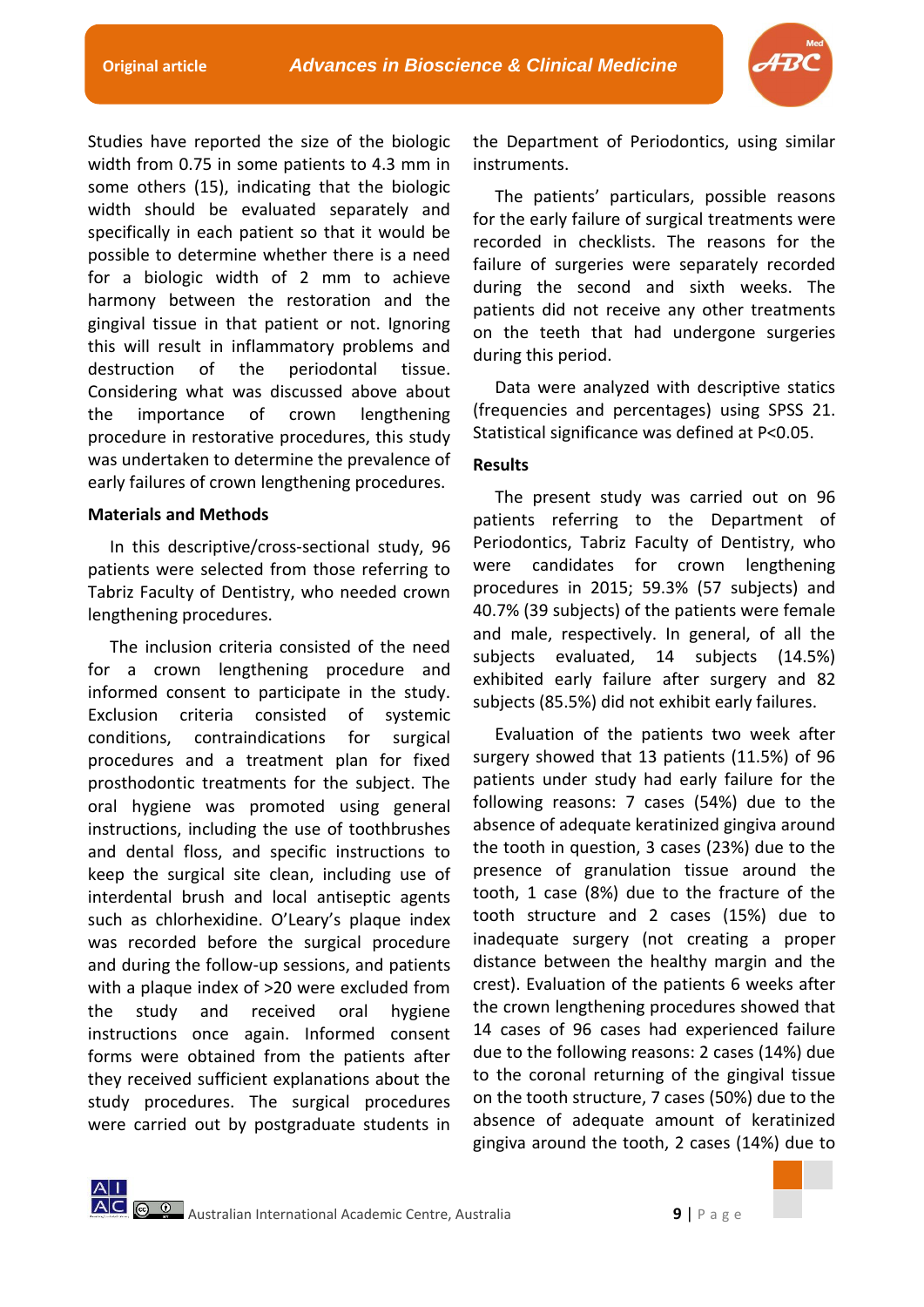

inadequate surgery and 3 cases (22%) due to the fracture of the tooth structure (Table 1).

Comparison of the reasons for failure at 2 and 6-week postoperative intervals showed that:

- At the 2-week interval, 7 cases failed due to the absence of adequate keratinized gingiva around the tooth in question, with the same number of failures at the 6-week interval.

- At the 2-week interval, 3 cases failed due to the presence of granulation tissue around the tooth in question and all such cases exhibited recovery at the 6-week interval.

- At the 2-week interval, there was one failure due to the fracture of the tooth structure after surgery and 2 other cases were added to this kind of failure at the 6-week interval and there were a total of 3 failures due to this reason at the 6-week interval.

- At the 2-week interval, there was no failure due to the coronal returning of the gingival tissue on the tooth structure; however 2 cases of such failure were added to the whole number of failures due to this reason at the 6 week interval.

- At the 2-week interval, 2 cases failed due to inadequate surgery (not creating an adequate distance between the healthy margin and the crest), with no changes in the number of such failures at the 6-week interval.

- Based on the results, the most common reason for early failure of crown lengthening surgical procedure at both postoperative intervals (second and sixth weeks) was the absence of adequate keratinized gingiva around the tooth in question.

|                                                                    |              | 2 weeks                       |                | 6 weeks |  |
|--------------------------------------------------------------------|--------------|-------------------------------|----------------|---------|--|
| Reason                                                             |              | No. Percentage No. Percentage |                |         |  |
| Coronal returning of the gingival tissue on the tooth<br>structure | $\Omega$     | $\Omega$                      | $\overline{2}$ | 14      |  |
| Absence of adequate keratinized gingiva around the tooth 7         |              | 54                            | 7              | 50      |  |
| Presence of granulation tissue around the tooth                    | 3            | 23                            | $\Omega$       | 0       |  |
| Inadequate surgery                                                 | 2            | 15                            | $\mathcal{P}$  | 14      |  |
| Fracture of the tooth structure after surgery                      | $\mathbf{1}$ | 8                             | 3              | 22      |  |
| Total                                                              | 13           | 100                           | 14             | 100     |  |

**Table 1:** The frequencies of different reasons for the early failures of crown lengthening procedures after 2 and 6 weeks

## **Discussion**

Crown lengthening surgical procedure is a resective surgery in which a part of periodontal tissues are removed by surgery and the clinician removes a part of the soft tissue or places it at a more apical position. In addition,

the underlying osseous structures play an important role in the final tissue healing and the treatment outcomes. When there is osseous deformity, removal of bone and the more apical position of the flap have dual advantages of decreasing the probing depth

Australian International Academic Centre, Australia **10** | P a g e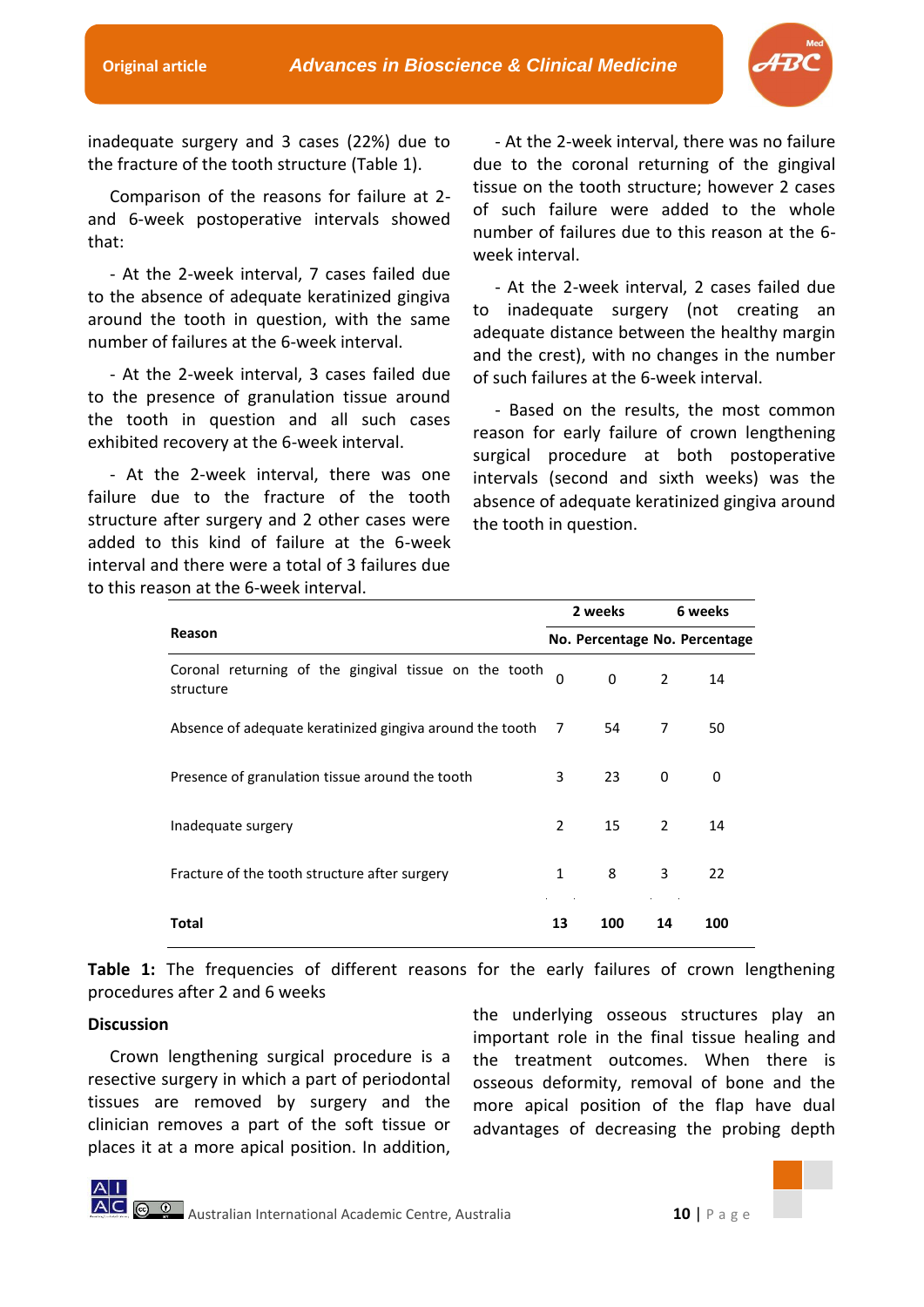

and the exposure of the tooth for restoration procedures (16,17).

The treatment failures can be divided into early (before placement of restorations) and late or delayed (after restorative procedures) failures (14,15). The present study evaluated the reasons for early failures and the frequency of each reason at 2- and 6-week postoperative intervals. The results showed a failure rate of 14.5% for early failures 6 weeks after the crown lengthening procedure for the following reasons: absence of adequate amounts of keratinized gingiva (the most common reason) (50%), inadequate surgery (not creating an adequate distance between the healthy margin and the crest) (14%), fracture or removal of the tooth structure after surgery (22%) and the coronal returning of gingival tissue on the tooth structure (14%). Based on a study by Pontoriero et al, from the sixth week to the sixth month of healing, 12% of the subjects exhibited a gingival recession of 2 mm or higher, indicating the need for regular examination and follow-up of such patients during the healing period up to 6 months after crown lengthening procedures (13).

In addition, the results of the present study showed the presence of granulation tissue around the tooth in question in 3 patients only in the second week. Evaluation of these 3 patients at the 6-week interval showed that in two patients the granulation tissues exhibited themselves in the form of coronal returning of the gingival tissue on the tooth structure and in the third patient gingival tissue recession was evident, which is favorable.

A study by Lanning et al evaluated the success of crown lengthening procedures and re-establishment of the biologic width and showed that 90% of the areas treated required osteotomy of 3 mm or higher (6). In addition, in these patients, no significant changes were induced in the vertical position of the free gingival margin during a 3‒6-month period (6). Bragger et al, too, showed that during a 6 month healing period after crown lengthening procedure the periodontal tissues exhibited the least changes in the gingival margin levels and remained constant and stable (18).

In this study, the amount of bone resorption was not evaluated after crown lengthening procedures; however, the means of bone resorption during the recovery period after crown lengthening surgery has been reported to range from 0.14 to 0.77 mm in different studies (6,19).

In the present study, no coronal returning of the gingival tissue on tooth structure was observed at the 2-week interval; however, at the 6-week interval, there were 2 cases (14%) of such a problem. At longer follow-up periods, repositioning of 3.22 mm of the supra-crestal gingival tissue in the interproximal area has been reported after two months (19). Pontoriero et al reported a re-growth of 3.2 mm of the supra-crestal gingival tissue 6 months after restoration (13); Perez et al reported 3.12 mm of gingival tissue re-growth 12 months after restoration (20).

A study evaluated the success of bone surgery to increase the crown length at 1-, 3 and 6-month intervals and reported that the tissue created after crown lengthening procedures does not remain stable after 6 months; rather, it seems the amount of the created tissue depends on the location of the flap margin relative to the crest of the alveolar bone, i.e. the closer the location of the flap suture to the crest of the bone, the greater the amount of the created tissue (21). Arora et al evaluated changes in the level of the periodontal tissue 6 months after crown lengthening procedure and also evaluated factors affecting the stability of the lengthened root; they reported that the achieved crown length during surgery decreased significantly 6 months postoperatively (22).

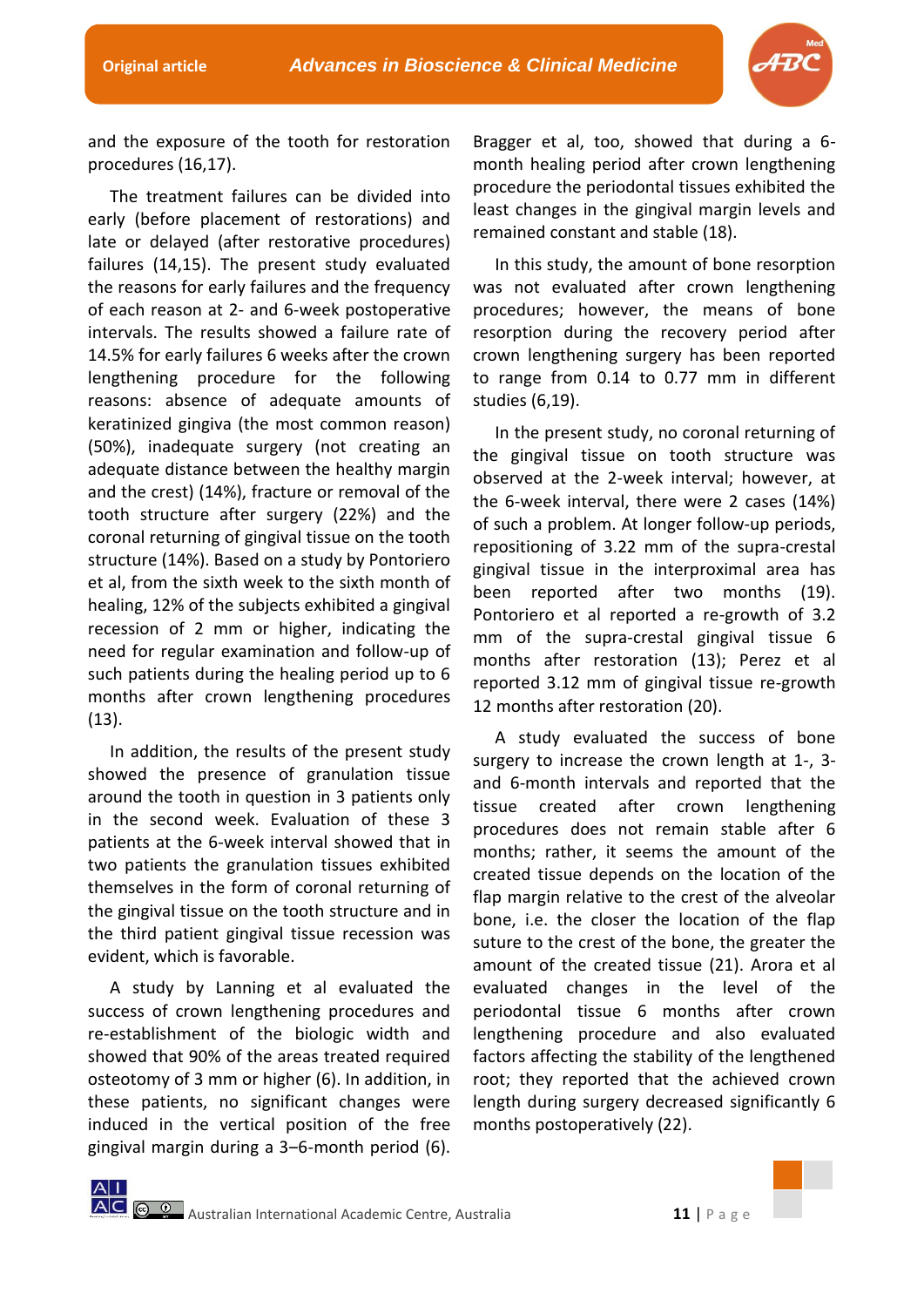

Such discrepancies in the results might be attributed to the surgical techniques used, the position of the flap margin relative to the alveolar crest in particular, and the difference in the amount of the crestal bone removed during surgery. It appears the dimensions of the biologic width do not change over time in the presence of good oral hygiene and absence of gingival inflammation (19).

In a prospective study in 2004, Han et al evaluated the outcomes of crown lengthening procedures and factors affecting their success. Based on the results, factors such as anatomical complexities and occlusal forces limit the success of such surgeries and are not proper indications for crown lengthening procedures (23). Diniz et al evaluated the standard bitewing radiographs before and after bone resection at 2-, 3- 6- and 12-month intervals during the healing period of crown lengthening procedures and reported that intact lamina dura at both distal and mesial alveolar crests was visible only after the third month. In addition, at 12-month interval all the alveolar crests exhibited intact lamina dura (24).

In the present study, too, failures of crown lengthening procedures were attributed in 14% of the cases to the coronal returning of the gingival tissue on the tooth structure and inadequate surgery at the 6-week postoperative interval, indicating the necessity of accurate and regular examinations and follow-ups after crown lengthening procedures.

In approximately 12% of patients, up to 2 mm of gingival margin resorption occurs between 6 weeks and 6 months after surgery, which should be taken into account when placing a restoration (18). In addition, the results of the majority of studies show that a

certain length of time is necessary for the stabilization of the height of the gingival tissue and this length of time is different in different individuals (13). In addition, the thickness and the width of the gingiva, too, should be taken into account because gingival biotypes with greater thickness and width undergo less resorption (25). In thin biotypes of the periodontium, horizontal bone loss occurs more rapidly and if the area is not cleaned properly, inflammation and pocket formation will be expected; however, in the thick biotype, gingival recession is rare and bone resorption occurs more slowly (3,25).

Some of the limitations of the present study were the irregular attendance of the subjects at the predetermined times for follow-up evaluations after crown lengthening procedures to determine the outcomes of treatment and the impossibility of carrying out the study with a larger sample size due to the limited number of patients requiring crown lengthening procedures in our faculty. In addition, despite the fact that all the surgical procedures were carried out by one surgeon, the impossibility of matching all the surgical conditions and the patient-related factors might have affected the outcomes.

#### **Conclusion**

It can be concluded from the results of the present study that at 6-week postoperative interval 14.5% of crown lengthening procedures exhibited early failure and the most frequent reason for the early failure of crown lengthening procedures at 2- and 6-week postoperative intervals was the absence of sufficient keratinized gingiva around the tooth in question.

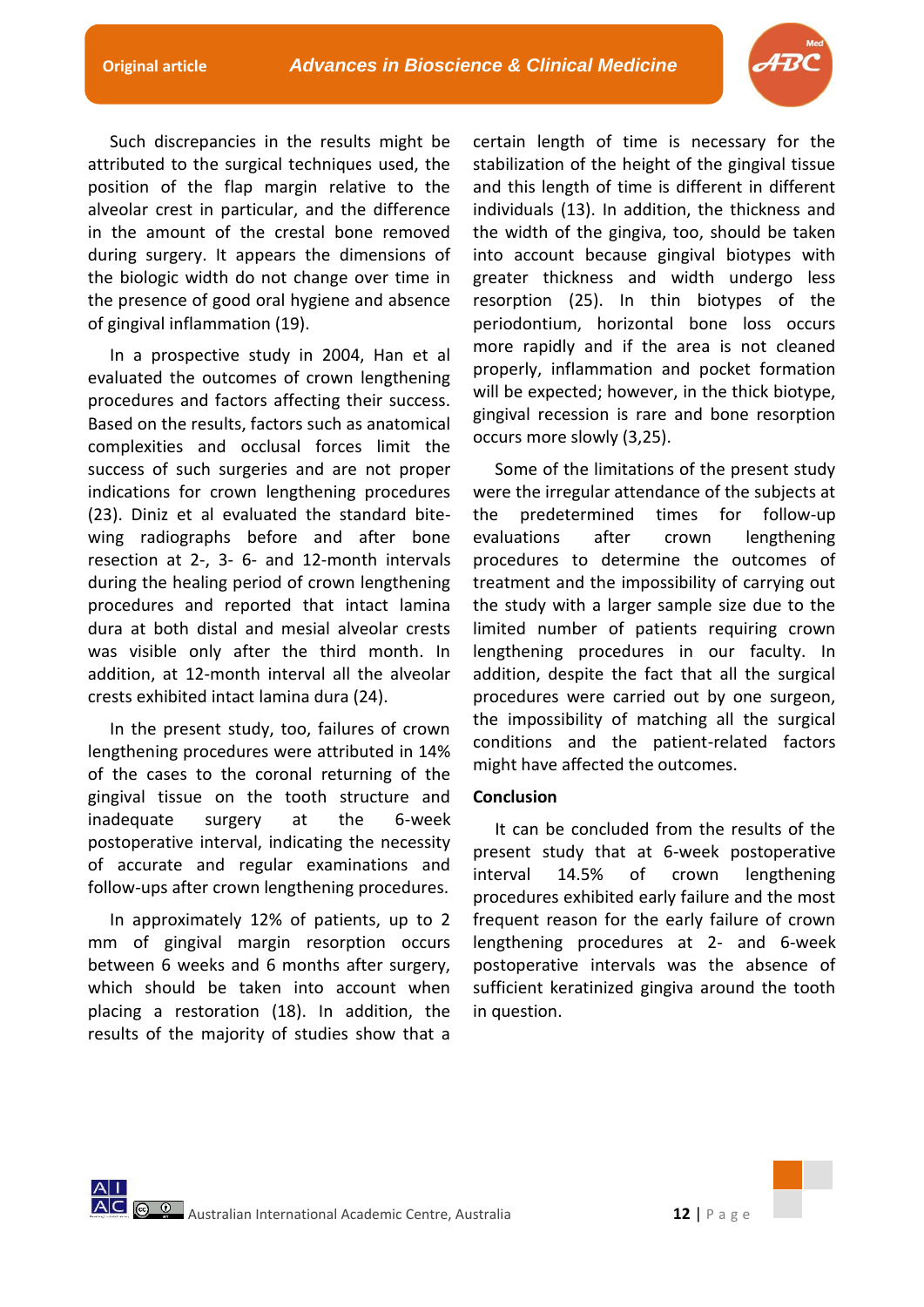

#### **References**

1. Bader JD, Rozier RG, McFall WT, Ramsey DL. Effect of crown margins on periodontal conditions in regularly attending patients. The Journal of prosthetic dentistry. 1991;65(1):75-9.

2. Bader J, Rozier R, McFall W. The effect of crown receipt on measures of gingival status. Journal of dental research. 1991;70(10):1386-9.

3. Carranza FA, Newman MG, Takei H, Klekkevold PR. The periodontal pocket. Clinical Periodontology, 10th ed Philadelphia: Saunders/Elsevier. 2006:881-91,15-20.

4. Orkin D, Reddy J, Bradshaw D. The relationship of the position of crown margins to gingival health. The Journal of prosthetic dentistry. 1987;57(4):421-4.

5. Block P. Restorative margins and periodontal health: a new look at an old perspective. The Journal of prosthetic dentistry. 1987;57(6):683-9.

6. Lanning SK, Waldrop TC, Gunsolley JC, Maynard JG. Surgical crown lengthening: evaluation of the biological width. Journal of periodontology. 2003;74(4):468-74.

7. Nevins M, Skurow H. The intracrevicular restorative margin, the biologic width, and the maintenance of the gingival margin. The International journal of periodontics & restorative dentistry. 1984;4(3):30.

8. Minsk L. Esthetic crown lengthening. Compendium of continuing education in dentistry (Jamesburg, NJ: 1995). 2001;22(7):562.

9. Studer S, Zellweger U, Schärer P. The aesthetic guidelines of the mucogingival complex for fixed prosthodontics. Practical periodontics and aesthetic dentistry: PPAD. 1996;8(4):333-41; quiz 42.

10. Gargiulo AW, Wentz FM, Orban B. Dimensions and relations of the dentogingival junction in humans. Journal of Periodontology. 1961;32(3):261-7.

11. Kois J. " The gingiva is red around my crowns"--a differential diagnosis. Dental economics-oral hygiene. 1993;83(4):101-2.

12. Parma-Benfenali S, Fugazzoto P, Ruben M. The effect of restorative margins on the postsurgical development and nature of the periodontium. Part I. The International journal of periodontics & restorative dentistry. 1984;5(6):30-51.

13. Pontoriero R, Carnevale G. Surgical crown lengthening: a 12-month clinical wound healing study. Journal of Periodontology. 2001;72(7):841-8.

14. Smith DH, Ammons Jr WF, Van Belle G. A Longitudinal Study of Peridontal Status Comparing Osseous Recontouring With Flap Curettage: I. Results After 6 Months. Journal of periodontology. 1980;51(7):367-75.

15. Oakley E, Rhyu I-C, Karatzas S, Gandini-Santiago L, Nevins M, Caton J. Formation of the biologic width following crown lengthening in nonhuman primates. The International journal of periodontics & restorative dentistry. 1999;19(6):529-41.

16. Hempton TJ, Dominici JT. Contemporary crown-lengthening therapy: a review. The Journal of the American Dental Association. 2010;141(6):647-55.

17. Wilderman MN, Pennel BM, King K, Barron JM. Histogenesis of repair following osseous surgery. Journal of periodontology. 1970;41(10):551-65.

18. Brägger U, Lauchenauer D, Lang N. Surgical lengthening of the clinical crown. Journal of clinical periodontology. 1992;19(1):58-63.

19. Ayubian N. Evaluation of dimensional changes of supraosseous gingiva following crown lengthening. Journal of Periodontology & Implant Dentistry. 2011;2(2):61-5.

20. Pérez JR, Smukler H, Nunn ME. Clinical evaluation of the supraosseous gingivae before and after crown lengthening. Journal of periodontology. 2007;78(6):1023-30.

21. Deas DE, Moritz AJ, McDonnell HT, Powell CA, Mealey BL. Osseous surgery for crown lengthening: a 6-month clinical study. Journal of periodontology. 2004;75(9):1288-94.